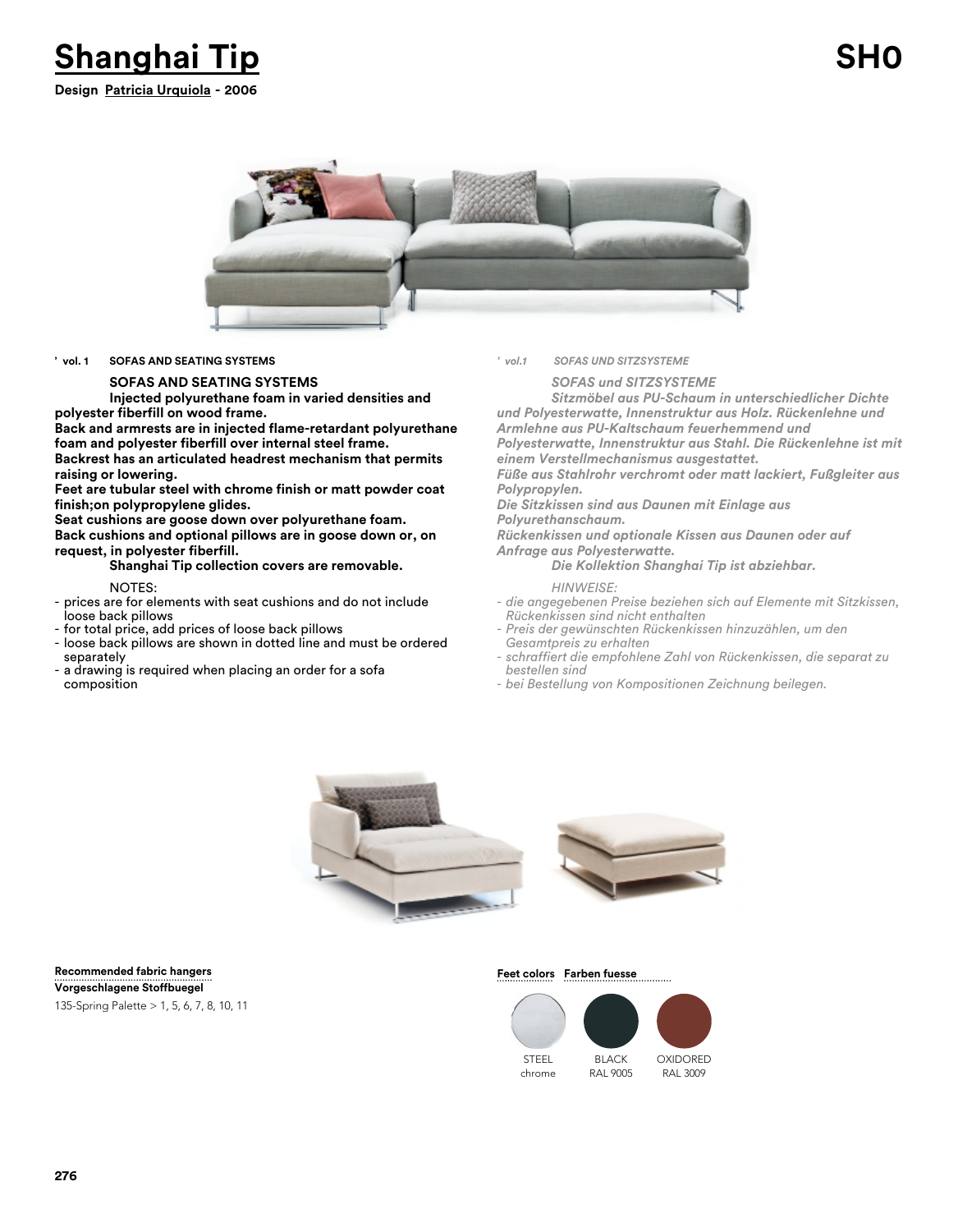### **2 seater sofa major 3 seater sofa**







| Zentralelement 2-Sitzig 150 |  |                                                             |  |  |  |  |  |
|-----------------------------|--|-------------------------------------------------------------|--|--|--|--|--|
|                             |  | #8,9 mt. ★ 17,5 m <sup>2</sup> → 1,2 m <sup>3</sup> ▲ 85 Kg |  |  |  |  |  |



| <b>Seiten Element links 82</b> |
|--------------------------------|
|--------------------------------|







### **Central element 75 Central element 100**

04A

04P



## **2 seat central element 150 2 seat central element 200**



### **Lateral 1 seat unit left 82 Lateral 1 seat unit right 82**





##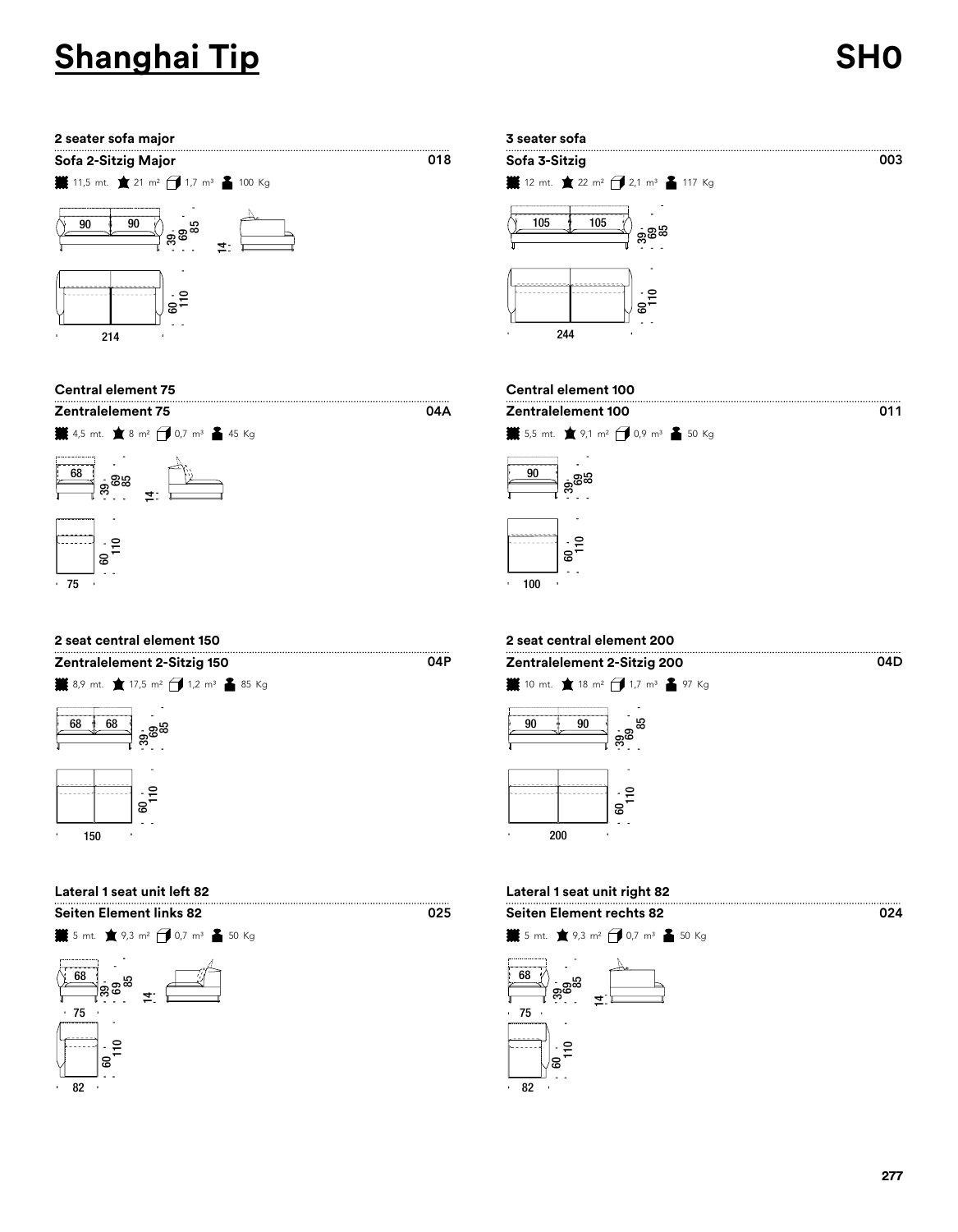



  $\ddot{\phantom{a}}$ 

.<br>ទ

**2-Sitz Element links 157 2-Sitz Element rechts 157**





  $\frac{1}{10}$ 





**Lateral 2 seat unit left 157 Lateral 2 seat unit right 157**



 $\overline{013}$ 

0TH

### **Lateral 2 seat unit left 207 Lateral 2 seat unit right 207**

 





### **Lateral 2 seat left peninsula Lateral 2 seat right peninsula**

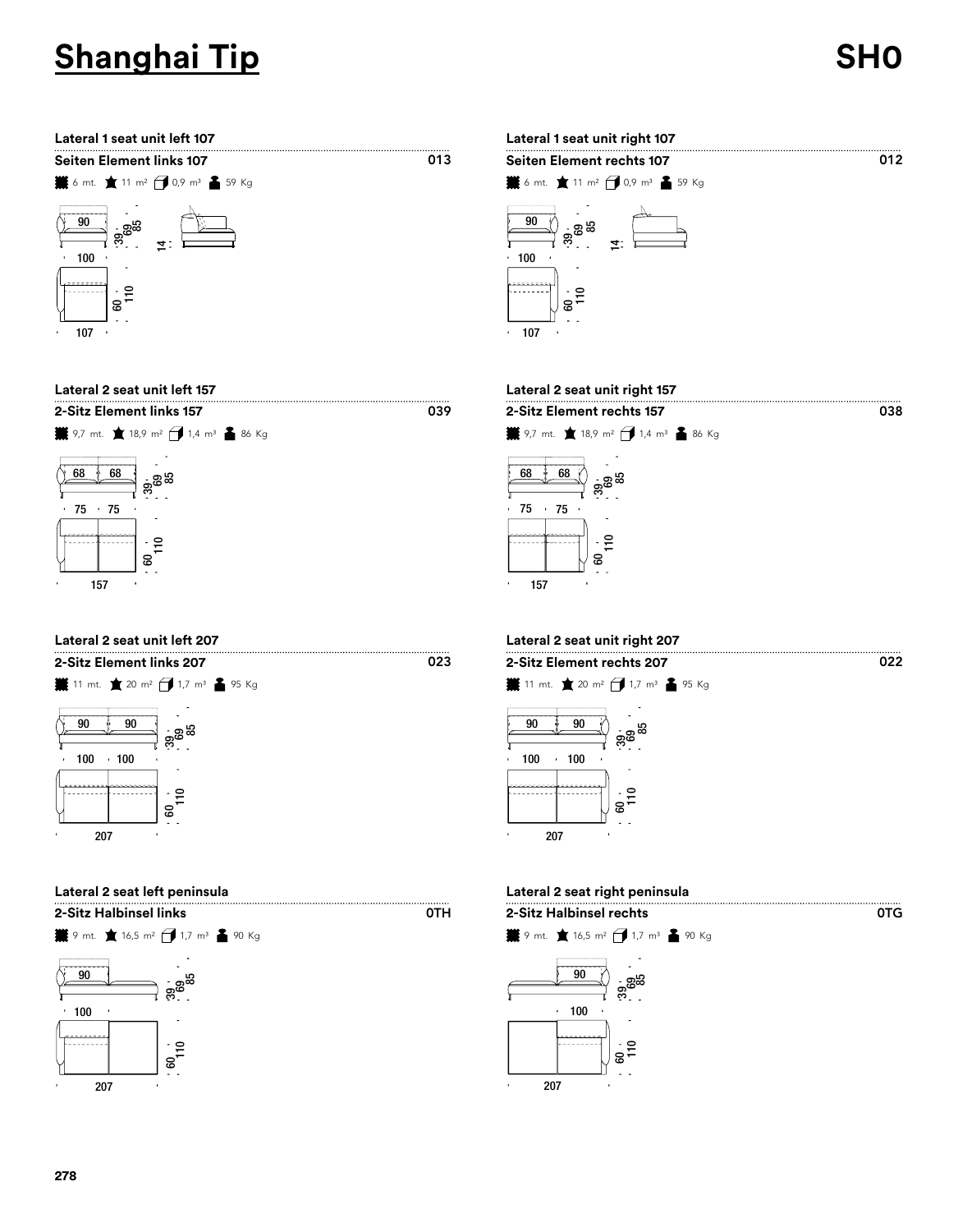0D3









## $04S$ **¥** 7,4 mt. ★ 11,8 m<sup>2</sup> → 1,2 m<sup>3</sup> ▲ 60 Kg ಕ್ಲಿ<br>ಹಿ  $\frac{112}{162}$ 162 39.<br>162

 $0D4$ 

### **Chaise Longue left Chaise Longue right**





### **Stool 100x50 Stool 107x50**

 $\frac{1}{2}$  2,4 mt.  $\pm$  3,8 m<sup>2</sup>  $\pm$  0,4 m<sup>3</sup>  $\pm$  23 Kg



### **Stool 107x107**

**Hocker 107x107** $\frac{1}{2}$  4 mt.  $\pm$  5,6 m<sup>2</sup>  $\frac{1}{2}$  0,5 m<sup>3</sup>  $\frac{2}{2}$  30 Kg  $\frac{1}{2}$  39  $\overline{10}$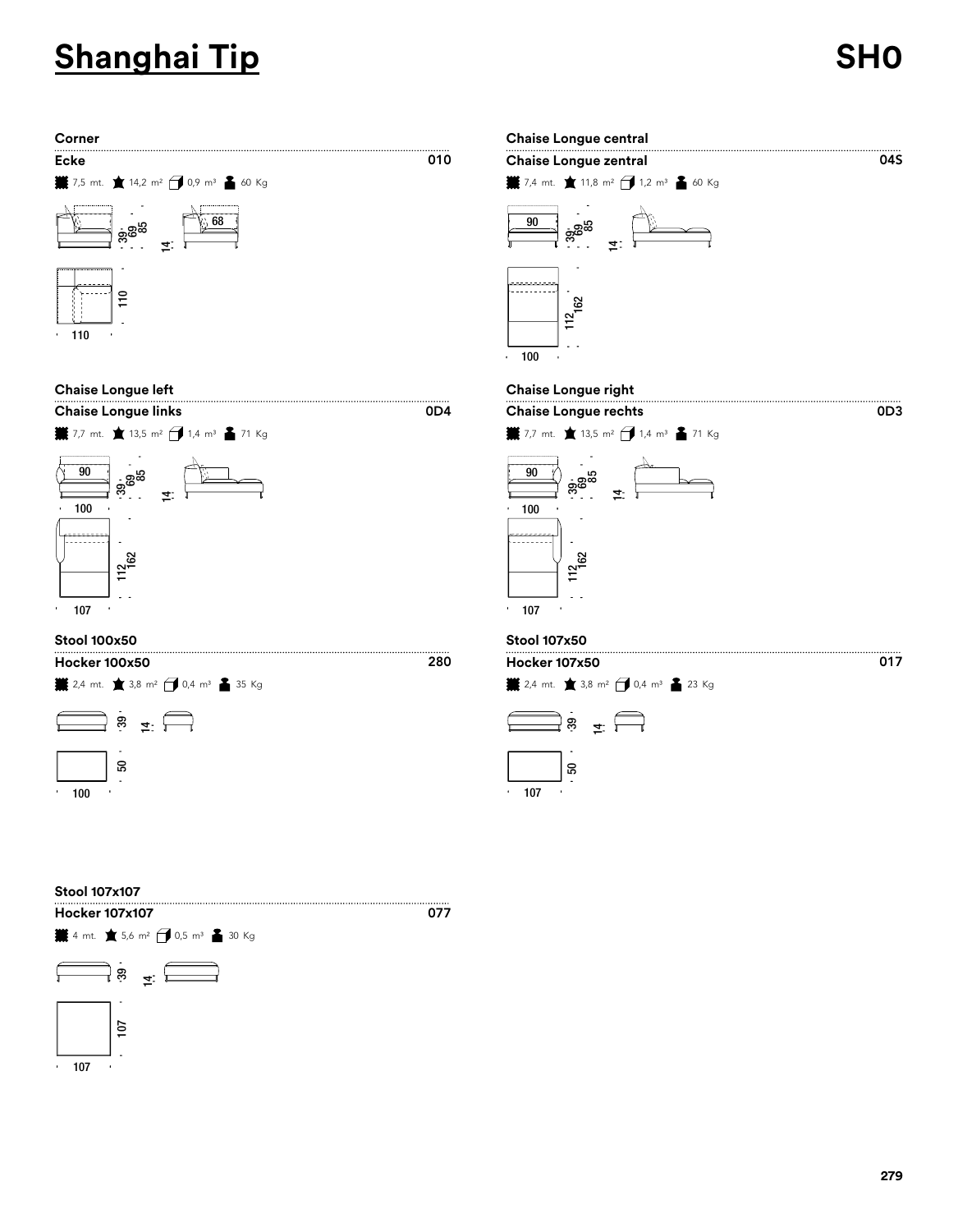.........<br>0К5

0K6

| Kissen optional |  |
|-----------------|--|
|-----------------|--|

**業** 0,7 mt. ★ 0,8 m<sup>2</sup>



### **Optional cushion Back cushion 68x45 Kissen optional Rücken Kissen 68x45**

| RUCREII RISSEII OOX43          |  |  |  |  |  |
|--------------------------------|--|--|--|--|--|
| ■ 1,1 mt. ■ 1,3 m <sup>2</sup> |  |  |  |  |  |
| ្ម្រ<br>68                     |  |  |  |  |  |

## **Back cushion 90x45 Back cushion 3 seat sofa**

**叢** 1,1 mt. ★ 1,3 m<sup>2</sup>



| <br>um. |  |
|---------|--|
|         |  |
| v<br>۰. |  |

080

# **¥** 1,3 mt. ★ 1,5 m<sup>2</sup>  $45 -$ **Rücken Kissen 90x45 Rücken Kissen Sofa 3-sitzig**

105  $\bar{1}$  $\ddot{\phantom{a}}$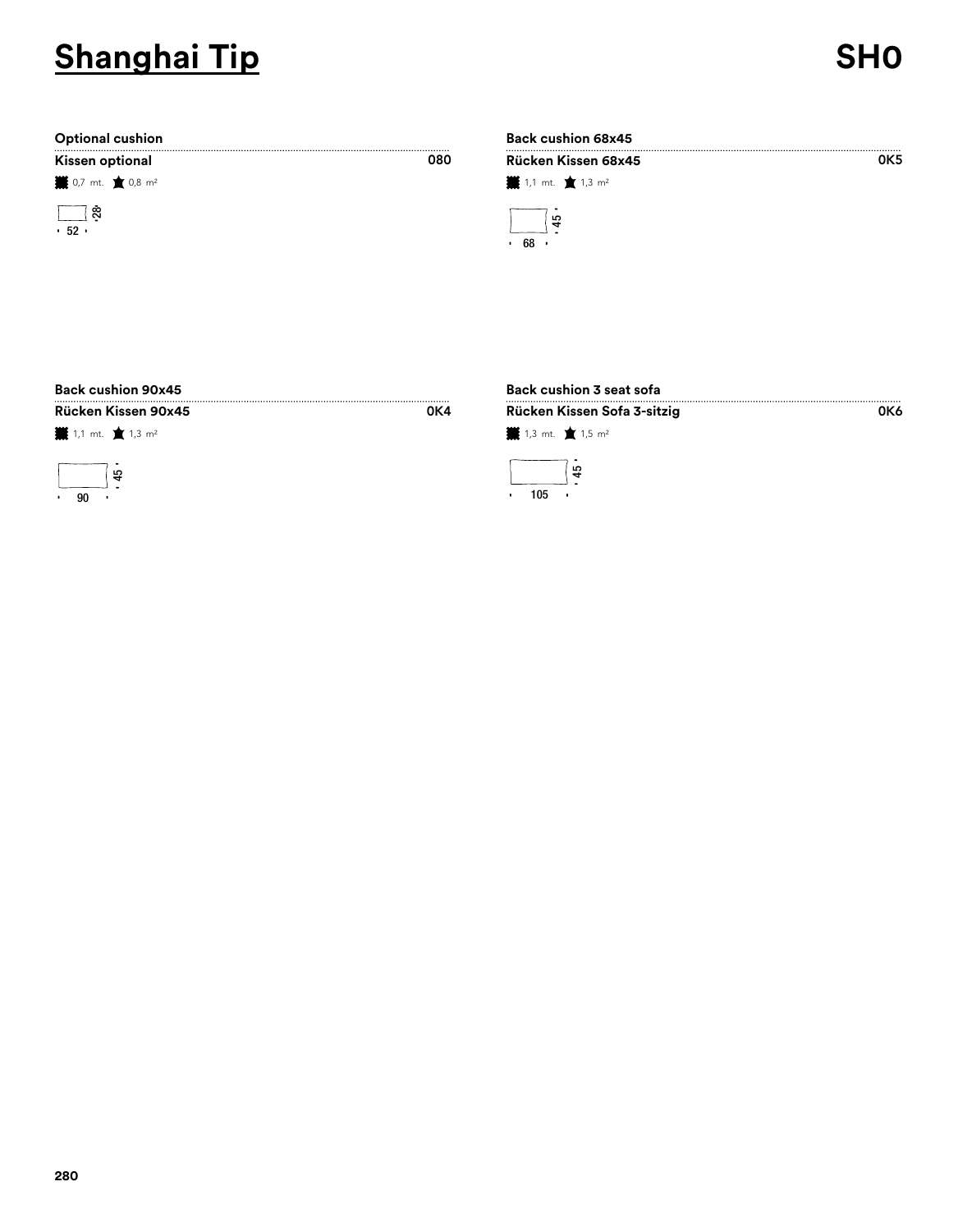



**' vol. 2 SINGLE SEATS AND TABLES**

### **SMALL TABLES**

**Top in steel plate, base is tubular steel with chrome finish or powder coat finish.**

**SMALL TABLE with GLASS TOP, cod. 446**

**Top in tempered, etched, varnished extra-clear glass, 12mm thick, base in tubular steel with powder coat finish.**

*' vol.2 EINZELSITZMÖBEL UND KLEINE TISCHE*

*KLEINE TISCHE Platte aus Stahlblech, Gestell aus Stahlrohr, pulverbeschichtet oder verchromt.*

*KLEINE TISCH mit GLASPLATTE, cod. 446 Glasplatte aus extraklarem gehärtetem Glas, Dicke 12 mm, geätzt und lackiert, Gestell aus Stahlrohr, pulverbeschichtet.*

### **Glass top colours 446 Glastischplatten 446**